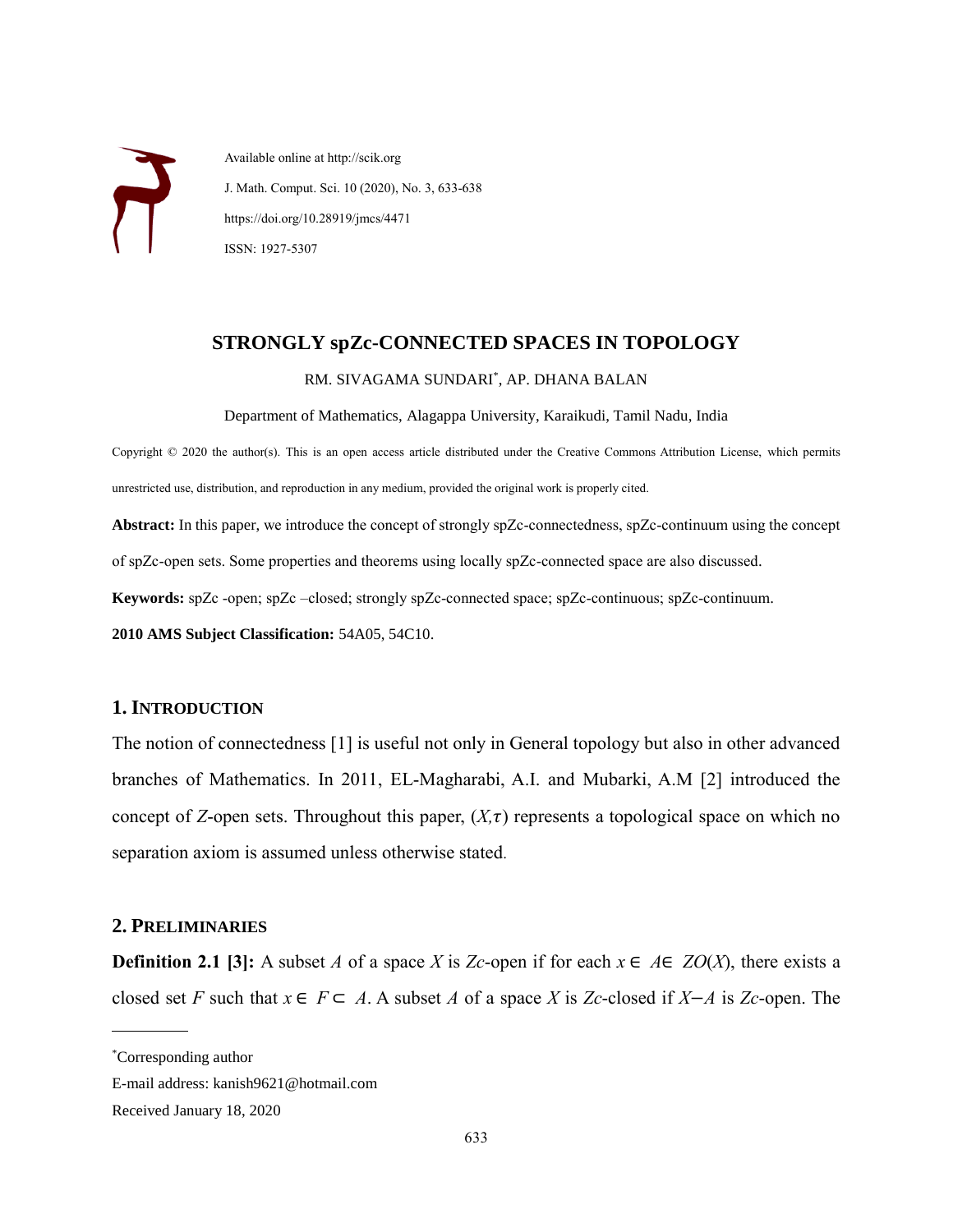family of all Zc-open (resp. *Zc*-closed) subsets of a topological space  $(X, \tau)$  is denoted by *ZcO*  $(X, \tau)$  or *ZcO* $(X)$  (resp. *ZcC* $(X, \tau)$  or *ZcC* $(X)$ ).

#### **Definition 2.2[4]:** A subset *A* of  $(X, \tau)$  is called

(i) *spZc* open if *A* ⊆*Zccl*(*Zc int*(*Zccl*(*A*))) and is denoted by *spZcO*(*X*);

(ii) *spZc* closed if *X*−*A* is *spZc* open and is denoted by *spZcC*(*X*).

# **Definition 2.2 [4]:**

(i) The semi pre *Zc* interior of a subset *A* of *X* is the union of all semi pre *Zc* open sets contained in *A* and is denoted by *spZcInt* (*A*).

(ii) The semi pre *Zc closure* of a subset *A* of *X* is the intersection of all semi pre *Zc* closed sets containing *A* and is denoted by *spZcCl*(*A*).

**Example 2.3:** `Let  $X = \{a,b,c,d\}$  with  $\tau = \{\emptyset, X, \{a\}, \{c,d\}, \{a,c,d\}\}\$  then the family of *Zc*-open sets are  $ZcO(X) = \{X, \emptyset, \{a,b\}\}\{b,c,d\}$  and

 $spZcO(X) = \{X, \emptyset, \{b\}, \{a,b\}, \{a,c\}, \{a,d\}, \{b,c\}, \{b,d\}, \{a,b,c\}, \{a,b,d\}, \{b,c,d\}, \{a,c,d\}, \{c\}, \{d\}\}.$ 

**Definition 2.4 [4]:** Let  $f: X \rightarrow Y$  is called

(i) *spZc* continuous if  $f^{-1}(V)$  is *spZc* open in *X* for every open set *V* in *Y*.

(ii) *spZc* irresolute if  $f^{-1}(V)$  is *spZc* open in *X* for each open set *V* in *Y*.

(iii) contra *spZc*-continuous if  $f^{-1}(V)$  is *spZc*-closed in *X*, for every open set in *Y*.

**Definition 2.5 [4]:** Let  $(X, \tau)$  be a topological space. *X* is *spZc*-connected if *X* cannot be written as the disjoint union of two non-empty *spZc* open sets in *X*.

**Definition 2.6[4]:**  $X = A \cup B$  is said to be a *spZc* separation of *X* if *A* and *B* are non-empty, disjoint, *spZc* open sets in *X*.

# **3. STRONGLY** *SPZC-***CONNECTED SPACES**

**Definition 3.1:** A Mapping  $f: (X, \tau) \to (Y, \sigma)$  is said to be *spZc* open (resp. *spZc* closed) if *f* (*V*) ∈ *ZcO*(*Y*) (resp. *ZcC*(*Y*)), for each  $V$  ∈ *ZcO*(*X*) (resp. *ZcC*(*X*)). **Theorem 3.2:** A Mapping  $f: (X, \tau) \to (Y, \sigma)$  is *spZc* open if and only if,  $f(Int(U)) \subseteq spZclnt(f(U))$  for each  $U \subseteq X$ .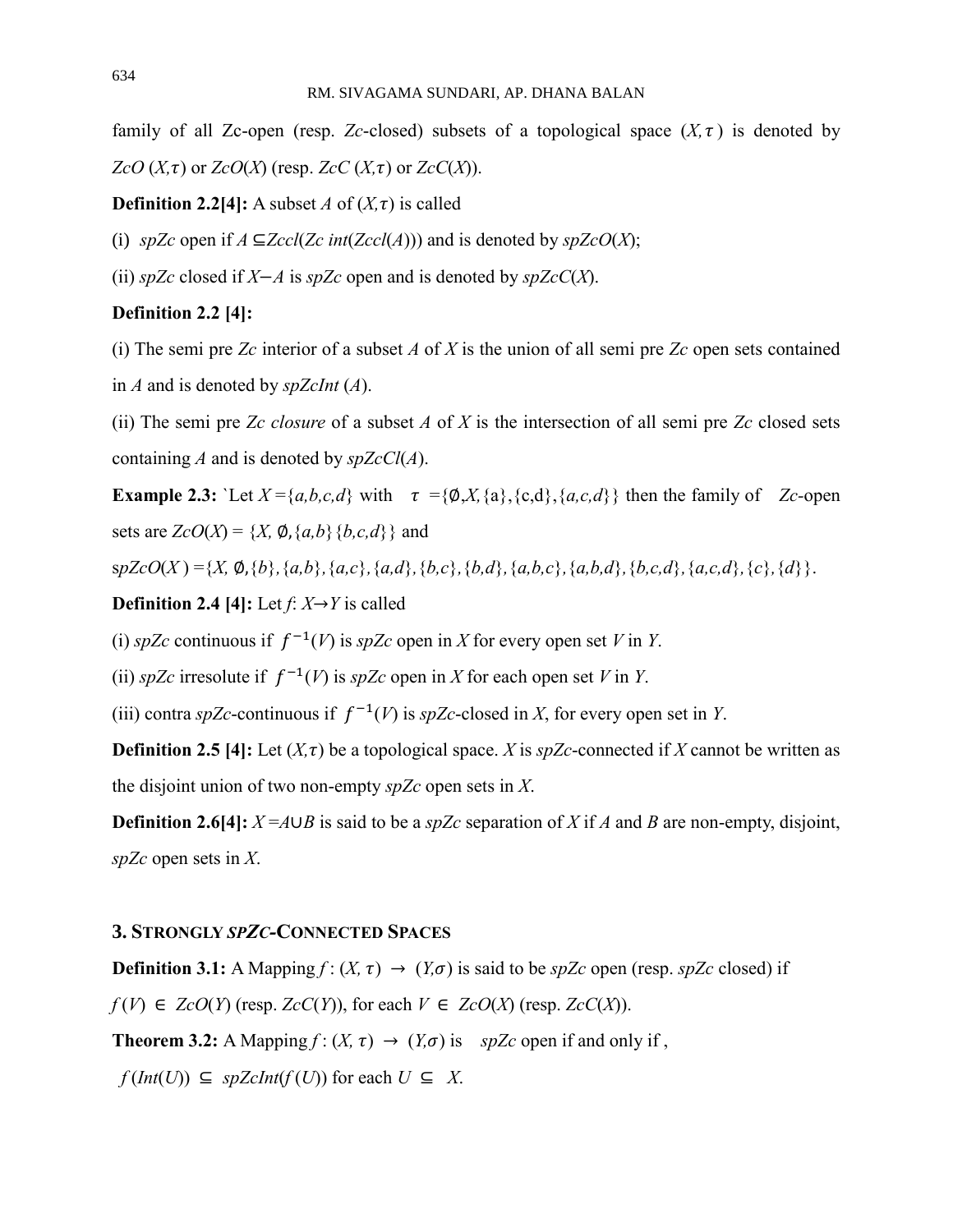$spZclnt(f(Int(U))) = f(Int(U)) \in spZcO(Y).$ 

Therefore  $spZclnt(f(int(U))) = f(int(U)) \subseteq spZclnt(f(U)).$ 

**Proof:** Let *f* be a *spZc* open mapping and  $U \subseteq X$ , then

Conversely, Let  $U \in \tau$  and  $f(U) = f(int(U)) \subseteq spZclnt(f(U))$ . Then  $f(U) = spZclnt(f(U))$ . Thus, *f* (*U*) is *spZc* open in *Y* and hence *f* is *spZc* open.

**Theorem 3.3:** Let  $f: X \rightarrow Y$  be a *spZc*-continuous function of *X* into a discrete space *Y* with at least two points which is a constant map then empty set and *X* are the only subsets of *X* that are both *spZc-*open and *spZc-*closed.

**Proof:** Let *A* be both *spZc*-open and *spZc*-closed in *X* and  $A \neq \emptyset$ . Let  $f: X \rightarrow Y$  be a *spZc*-continuous function defined by  $f(A) = \{y\}$  and  $f(X - A) = \{w\}$  for some distinct points *y* and *w* in *Y*. Since *f* is a constant function, we get *A=X* and hence the proof follows.

**Definition 3.4:** A space  $(X, \tau)$  is said to be strongly *spZc*-connected if and only if it is not a disjoint union of countably many but more than one  $spZc$ -closed set. In other words, if  $E<sub>i</sub>$  are non-empty disjoint closed sets of *X*, then  $X \neq E_1 \cup E_2 \cup E_3 \cup \ldots$ , or else *X* is said to be strongly *spZc*connected.

**Lemma 3.5:** For any surjective *spZc*-irresolute function  $f: X \rightarrow Y$ . The image  $f(X)$  is strongly *spZc*connected if *X* is strongly *spZc-*connected.

**Proof:** Assume,  $f(X)$  is strongly *spZc*-disconnected. Then by definition 3.4 it is a disjoint union of countably many but more than one *spZc-*closed sets. Since *f* is *spZc-*irresolute, then the inverse image of *spZc-*closed sets are still *spZc-*closed, *X* is also a disjoint union of *spZc-*closed sets and hence  $f(X)$  is strongly *spZc*-connected.

**Theorem 3.6:** A space *X* is strongly *spZc-*connected if there exists a constant surjective *spZc*irresolute function  $f: X \rightarrow D$ , where *D* denote the discrete space of *X*.

**Proof:** Let *X* be strongly *spZc-*connected and function *f* : *X*→*D* be a surjective *spZc-*irresolute function, then by previous lemma, *f* (*X*) is strongly *spZc-*connected. The only strongly *spZc*connected subset of *D* are the one-point spaces. Hence  $f$  is constant. Conversely, suppose  $X$  is a disjoint union of countably many but more than one *spZc*-closed sets,  $X = \bigcup_i E_i$ . Define  $f : X \rightarrow D$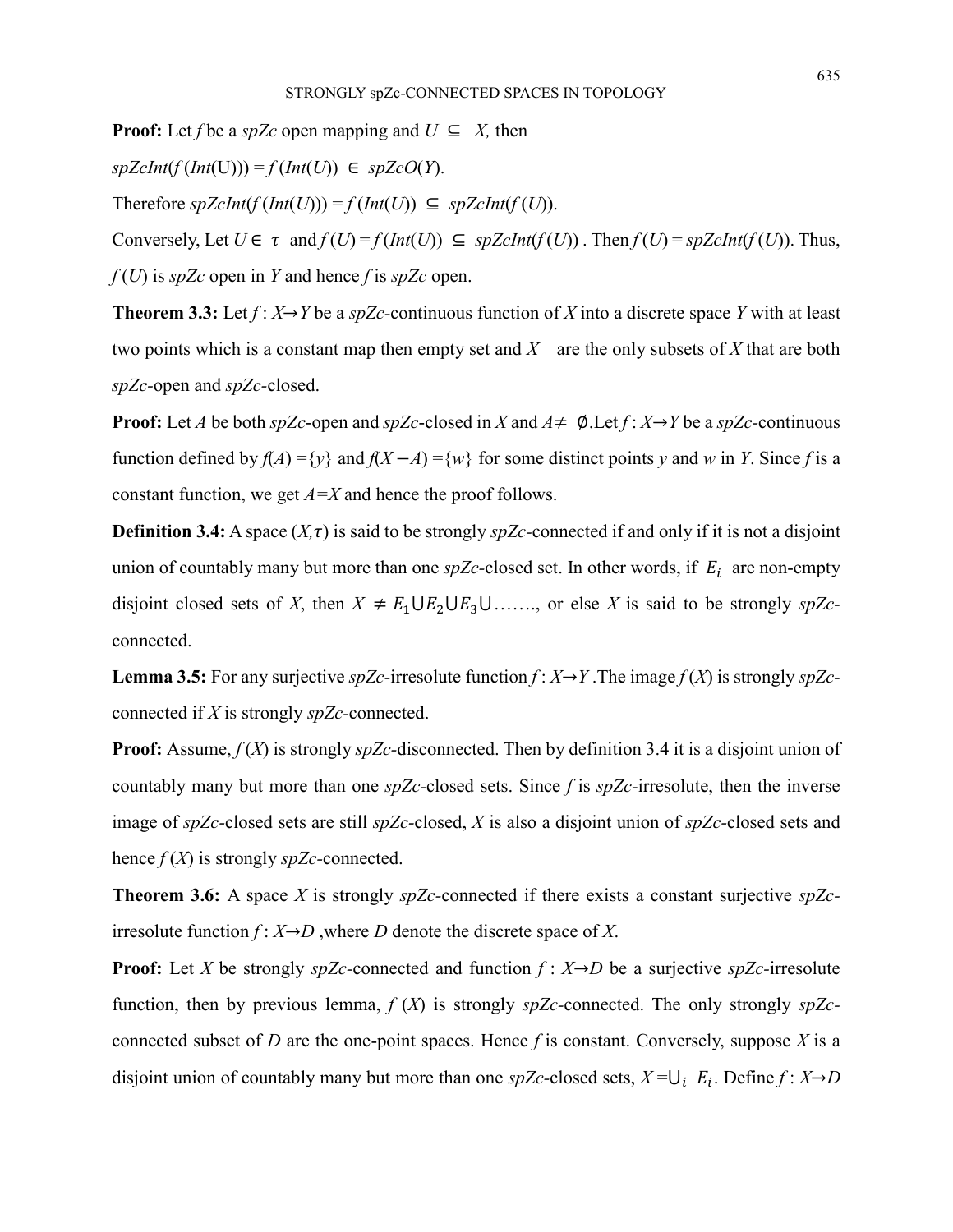by taking  $f(x) = i$  whenever  $x \in E_i$ . This *f* is a surjective *spZc*-irresolute and not constant. So *X* is strongly *spZc-*connected.

**Definition 3.7:** A compact *spZc-*connected set is called a *spZc-*continuum.

**Definition 3.8:** A space *X* is called:

(1) *spZc*  $T_1$  if for each  $x, y \in X$ ,  $x \neq y$ , there exist two disjoint *spZc*-open sets *U*,*V* such that  $x \in U$ , *y* ∉*U* and *x*∉*V , y*∈*V*.

(2) *spZc*  $T_2$  if for each  $x, y \in X, x \neq y$ , there exists two disjoint *spZc*-open sets *U*,*V* such that  $x \in U$ ,  $y \in V$  and  $U \cap V = \emptyset$ .

(3) *spZc*-normal for any pair of disjoint *spZc*-closed sets  $F_1$  and  $F_2$ , there exist disjoint *spZc*open sets *U* and *V* such that  $F_1 \subset U$  and  $F_2 \subset V$  such that  $U \cap V = \emptyset$ .

**Lemma 3.9:** If *A* is any *spZc*-continuum in a *spZc*  $T_2$  space *X* and *B* is any *spZc*-open set such that  $A \cap B \neq \emptyset \neq A \cap (X - B)$ , then every component of  $(A \cap spZc-cl(B)) \cap spZc-bd(B) \neq \emptyset$ .

**Theorem 3.10:** Let *X* be a compact *spZc*  $T_2$ -space. Then *X* is *spZc* - connected if and only if *X* is strongly *spZc-*connected.

**Proof:** Assume, *X* is strongly *spZc-*connected, then *X* is *spZc-*connected. Now let us consider that *X* is a compact *spZc*  $T_2$ - *spZc*-connected space and it is strongly *spZc*-disconnected, then *X* is a union of a countably many but more than one disjoint *spZc*-closed sets. Then  $X = \bigcup K_i$ , where  $K_i$ are *spZc*-closed disjoint sets. Since a compact *spZc*  $T_2$ -space is *spZc*-normal, then *X* is a *spZc*normal space. So by definition there exists a *spZc*-open sets *U* such that  $K_2 \subset U$  and *spZccl*(*U*)  $\cap$   $K_1$  =  $\emptyset$ . Let  $X_1$  be a component of *spZccl*(*U*) which intersects  $K_2$ . Then  $X_1$  is compact and *spZc*-connected. Then by previous lemma  $X_1 \cap spZc-bd(U) \neq \emptyset$ . So  $X_1$  contains a point  $p \in spZc-bd(U)$  so that  $p \in spZc-bd(U)$  such that  $p \notin U$  and  $p \notin K_1$ . Thus  $X_1 \cap K_i \neq \emptyset$  for some *i* > 2. Let  $K_{n_2}$  be the first  $K_i$  for *i* > 2 which intersects  $X_1$  and let *V* be a *spZc*-open set satisfying  $K_{n_2} \subset V$ , and  $spZccl(V) \cap K_2 = \emptyset$ . Then  $X_2$  be an element of  $X_1 \cap spZccl(V)$  which contains a point of  $K_{n_2}$ . Again we have  $X_2 \cap spZc-bd(V) \neq \emptyset$ , and  $X_2$  contains some point *p* ∈*spZc-bd*(*V*) such that  $p \notin V$ ,  $p \notin K_1 \cup K_2$ . Thus  $X_2 \cap K_i \neq \emptyset$  for some  $i > n_2$  and  $X_2 \cap K_i = \emptyset$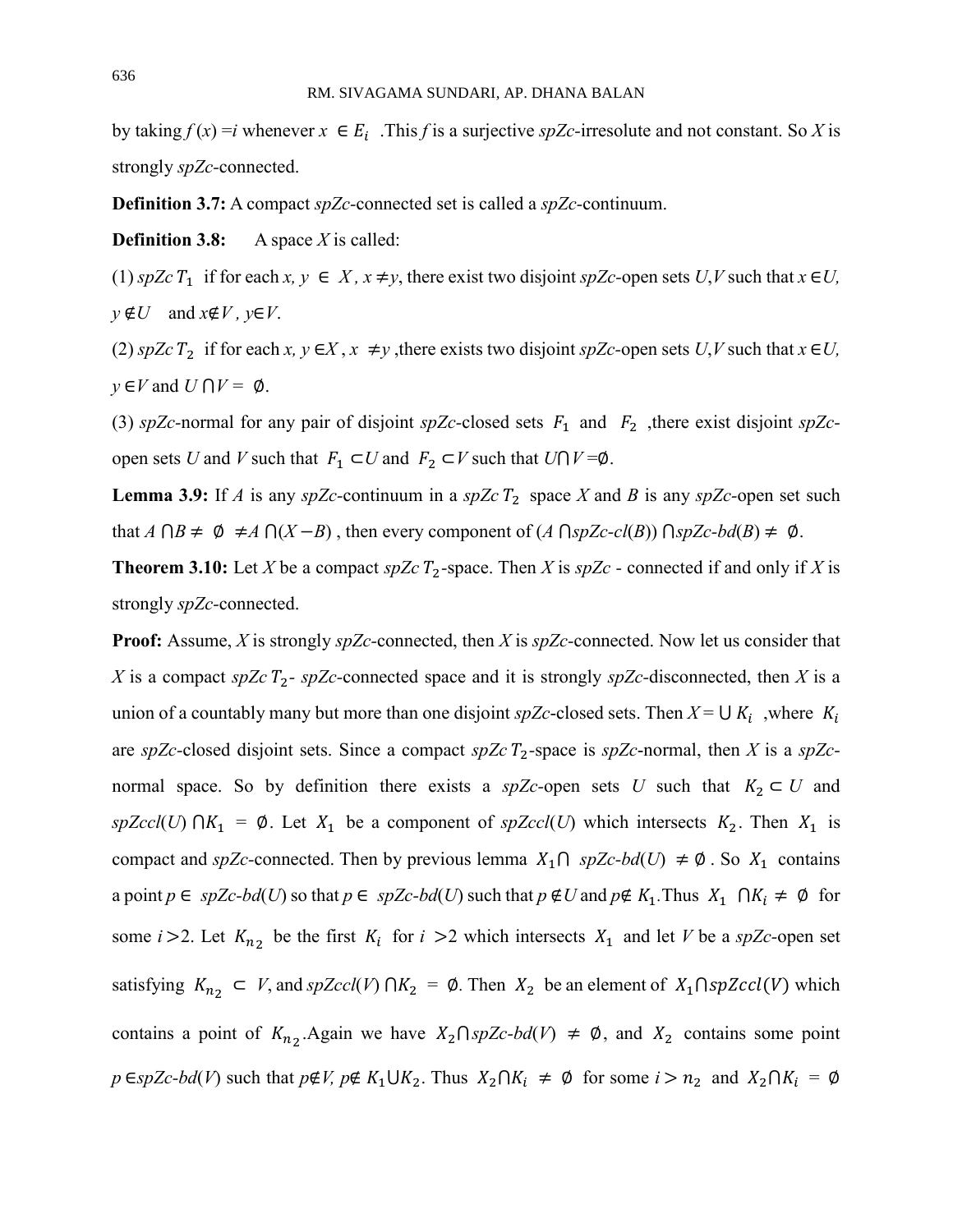for  $i < n_2$ . Let  $K_{n_3}$  be the first  $K_i$  for  $i > n_2$ , which intersects  $X_2$ , then by methods stated above we can find a compact *spZc*-connected  $X_3$  so that  $X_3 \subset X_2 \subset X_1$  and  $X_3$  intersects some  $K_i$ with  $i > n_3$  but  $X_3 \cap K_i = \emptyset$  for  $i < n_3$ . In this way, we obtain a sequence of sub continum of  $X: X_1 X_2 X_3 \ldots$ , so that for every *j*,  $X_i \cap K_i = \emptyset$  for  $i < n_j$  and  $n_j \to \infty$  as  $j \to \infty$ . We know that  $\bigcap_i X_i \neq \emptyset$ . Also,  $(\bigcap_i X_i) \cap K_j = \emptyset$  for all *j*, so that  $(\bigcap_i X_i) \cap (\bigcup_i K_j) = \emptyset$  or  $(\bigcap_i X_i) \cap X = \emptyset$ . But  $(∩<sub>i</sub>X<sub>i</sub>) ⊂ X$ , which contradicts the fact that  $∩<sub>i</sub>X<sub>i</sub> ≠ ∅$ . Thus *X* is strongly *spZc*-connected.

**Lemma 3.11:** For a space *X* the following holds: (i) *X* is a *spZc*  $T_1$ -space. (ii) For any point  $x \in X$ , the singleton set {*x*} is *spZc*-closed.

**Corollary 3.12:** A strongly  $spZc$ -connected  $spZc$   $T_1$ -space having more than one point is uncountable.

**Proof:** By previous lemma, a one-point set in a  $spZcT_1$ -space is  $spZc$ -closed. Then by definition the proof follows that a  $spZcT_1$  space cannot have countably many but more than one point.

**Theorem 3.13:** Let *X* be a locally compact *spZc*  $T_2$ -space. If *X* is locally *spZc*-connected, then *X* is locally strongly *spZc-*connected.

**Proof:** Let *O* be a *spZc-*open *spZc-*nbd of a point *x* ∈*X*. Then there exists a compact *spZc-*nbd *U*  of *x* lying inside *O*. Let *M* be a *spZc-*connected component of *U* containing *x*. Since *U* is a *spZc*nbd of *x* and *X* is locally *spZc-*connected, *M* is a *spZc-*nbd of *x*. Since *M* is *spZc-*closed in *U* and *U* is compact, then *M* is compact. So *M* is a compact *spZc-*connected *spZc-*nbd of *x* lying inside *O*. By theorem 3.10, *M* is strongly *spZc-*connected.

**Theorem 3.14:** Let *X* be a locally compact *spZc*  $T_2$ -space. If *X* is locally *spZc*-connected and *spZc*connected, then *X* is strongly *spZc-*connected.

#### **CONFLICT OF INTERESTS**

The authors declare that there is no conflict of interests.